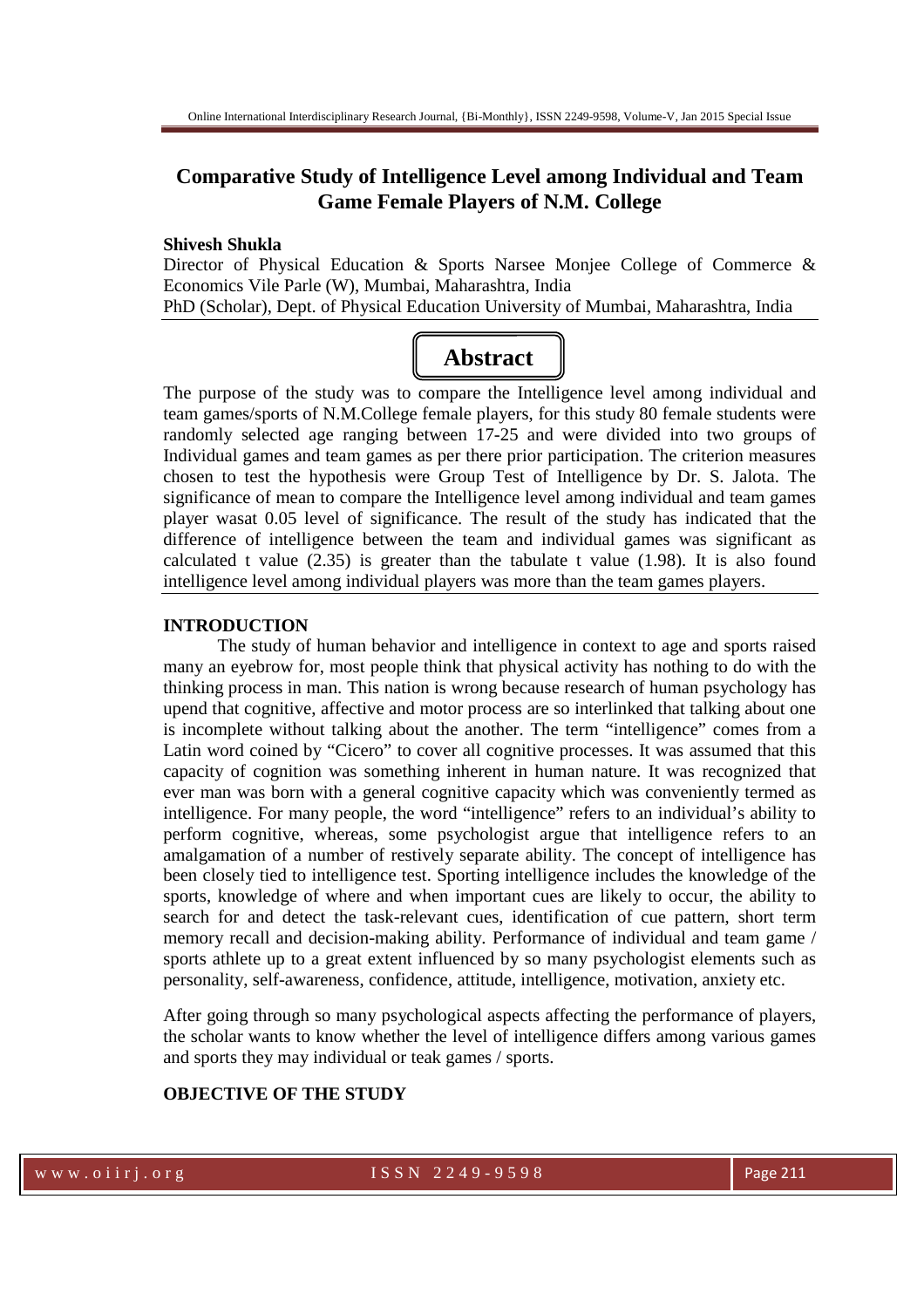The objective of the study was to compare the intelligence level among individual and team game female players.

# **DELIMINATIONS**

- The study was confined to the female players of N.M.College.
- The study was delimited to the female students age ranges in-between 17-25 years.
- The study was delimited by administering Group Test of Intelligence by Dr. S. Jalota
- The study further delimited to following selected individual and team games and sports:
	- Individual Sports:
		- i- Swimming
		- ii- Track and field
		- iii- Squash
		- iv- Badminton
	- Team Sports
		- i- Basketball
		- ii- Throw ball
		- iii- Volleyball
		- iv- Football

## **LIMITATIONS**

- No scientific tool or method available for measuring intelligence level among players except questionnaire method.
- No special motivation technique was used during the test. Therefore the difference might have occurred in performance due to lack of motivation was recognizing as the limitation of the study.
- The heredity and environment factors which very considerable were identified as limitation.

# **HYPOTHESIS**

H1 It was hypothesized by the investigator that there will be significant difference in intelligence level of players of N.M.College of individual game and team games.

#### **METHODOLOGY & RESEARCH DESIGN**

 For the defined study 80 female players were randomly selected as subjects for the study. Individual sports and team games as per there prior participation in respective sports, age ranging between 17-25. Random group design was used for this study. The criterion measures chosen to test the hypothesis were the Group Test of Intelligence Questionnaire by Dr. S. Jalota was distributed to the selected subjects. The questionnaire also measures the self-confidence, decisiveness and critical thinking. The answer sheet was scored with the help of a scoring key provided for this purpose. The statistical procedure applied was Independent sample 'student' T-test analyses. The significance of